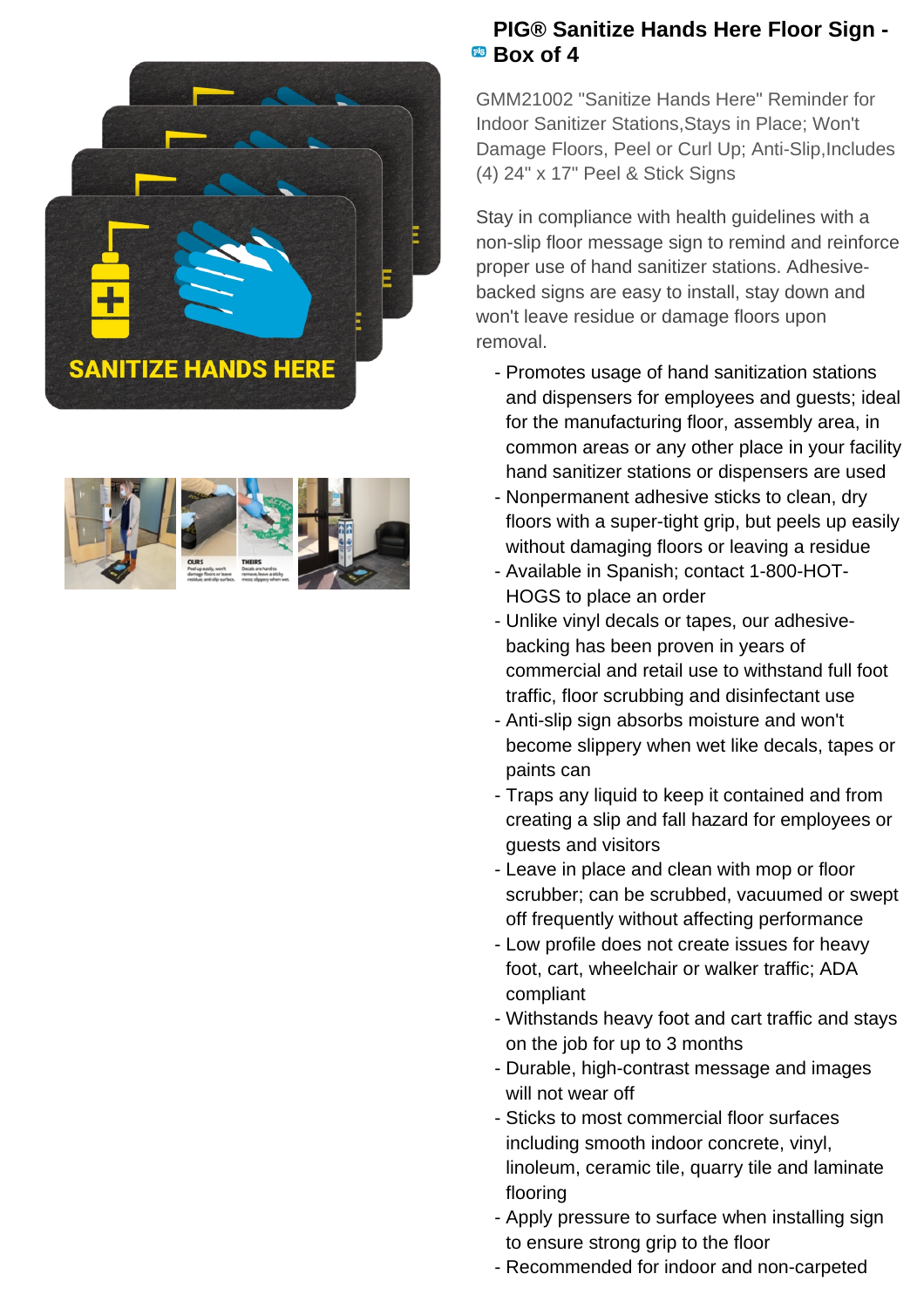

| Item#                              | <b>Description</b> | <b>Dimensions</b>                                                                                            | Weight                                                       |
|------------------------------------|--------------------|--------------------------------------------------------------------------------------------------------------|--------------------------------------------------------------|
| GMM21002-BK                        |                    | 24" W x 17" L                                                                                                | 2 lbs.                                                       |
| <b>Metric Equivalent:</b>          |                    |                                                                                                              |                                                              |
| Item#                              | <b>Description</b> | <b>Dimensions</b>                                                                                            | Weight                                                       |
| GMM21002-BK                        |                    | 61cm W x 43.2cm L                                                                                            | .9 kg                                                        |
| <b>Specifications</b>              |                    |                                                                                                              |                                                              |
| <b>Dimensions</b>                  |                    | 24" W x 17" L                                                                                                |                                                              |
| <b>Backing Material</b>            |                    | Adhesive-Backed                                                                                              |                                                              |
| <b>Brand</b>                       |                    | <b>PIG</b>                                                                                                   |                                                              |
| <b>Category</b>                    |                    | Hand Washing & Sanitizing                                                                                    |                                                              |
| <b>Flammability Specifications</b> |                    | Flame Resistant - Will melt and self-extinguish                                                              |                                                              |
| <b>Fluid Absorbed</b>              |                    | Water; Grease; Oils                                                                                          |                                                              |
| <b>Ideal For</b>                   |                    | <b>Hand Sanitizing Stations</b>                                                                              |                                                              |
| <b>Incinerable</b>                 |                    | Yes                                                                                                          |                                                              |
| <b>Includes</b>                    |                    | (4) 24" x 17" Peel & Stick Signs                                                                             |                                                              |
| <b>Industry</b>                    |                    | Grocery/Retail; Restaurant; Institutional Facilities;<br>Healthcare/Lab; Industrial & Commercial; Government |                                                              |
| Indoor/Outdoor                     |                    | <b>Indoor Use</b>                                                                                            |                                                              |
| <b>Intended Use</b>                |                    | Hard Floor Surfaces/Indoors                                                                                  |                                                              |
| Legend                             |                    | Sanitize Hands Here                                                                                          |                                                              |
| <b>Recommended Use</b>             |                    |                                                                                                              | "Sanitize Hands Here" Reminder for Indoor Sanitizer Stations |
| <b>Special Feature</b>             |                    | Slip                                                                                                         | Stays in Place; Won't Damage Floors, Peel or Curl Up; Anti-  |
| <b>Storage Temp Range</b>          |                    | Store between 32°F and 120°F                                                                                 |                                                              |
| <b>Temperature Limit</b>           |                    | Surface temps from 55°F to 120°F                                                                             |                                                              |
| <b>Traffic</b>                     |                    | Heavy Foot Traffic; Carts & Equipment                                                                        |                                                              |
| <b>Walking Surface</b>             |                    | Absorbent Top                                                                                                |                                                              |
| <b>Distributor Part Number</b>     |                    | 56jh09                                                                                                       |                                                              |
| Sold as                            |                    | 4 pads per box                                                                                               |                                                              |
| Weight                             |                    | 2 lbs.                                                                                                       |                                                              |
| # per Pallet                       |                    | 120                                                                                                          |                                                              |
|                                    |                    |                                                                                                              |                                                              |

**Composition**

Absorbent - Polypropylene